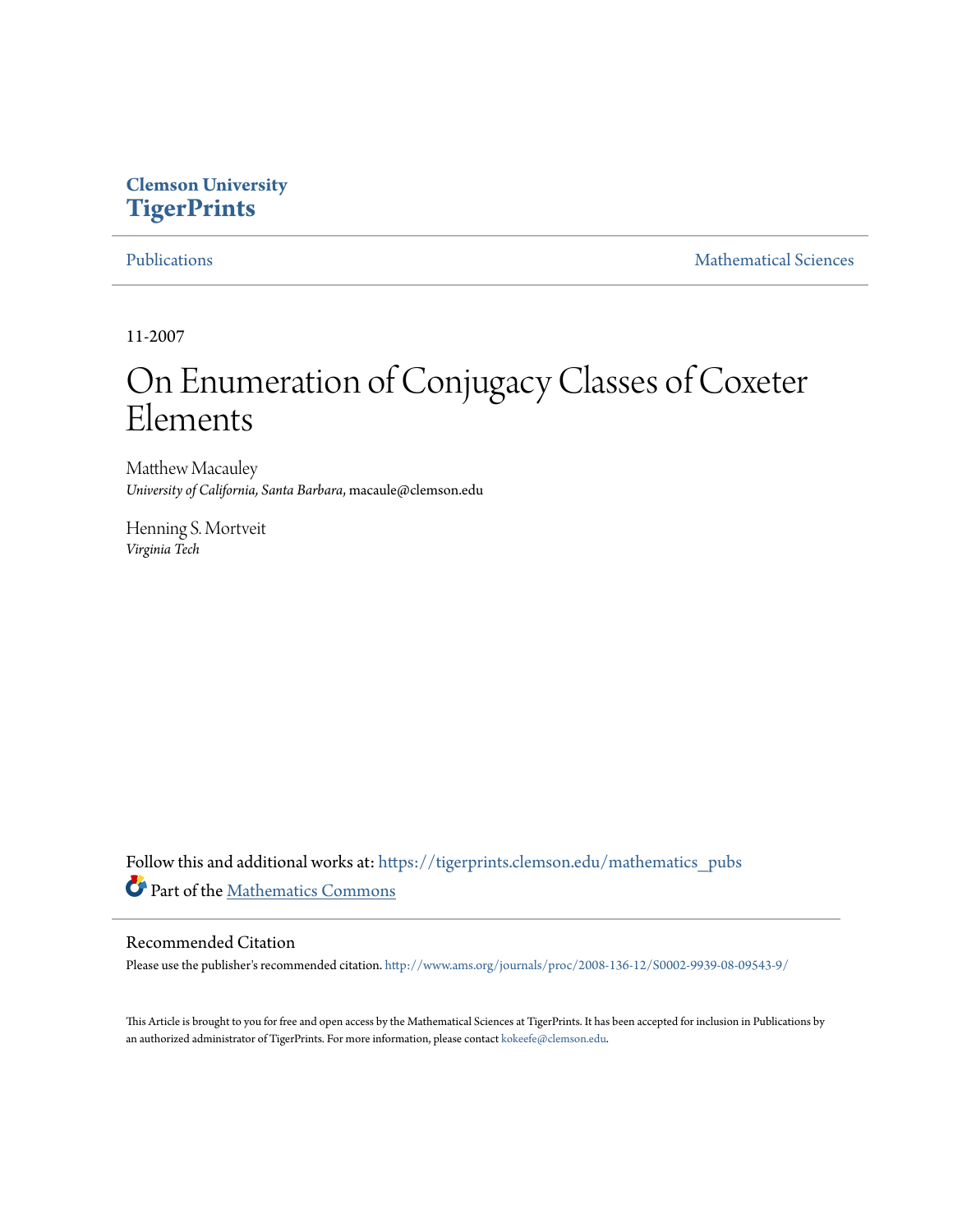## On Enumeration of Conjugacy Classes of Coxeter Elements

Matthew Macauley $^{1,3},$  Henning S. Mortveit $^{2,3}$ 

<sup>1</sup> Department of Mathematics, UCSB

<sup>2</sup> Department of Mathematics, Virginia Tech

<sup>3</sup> NDSSL, VBI, Virginia Tech, e-mail: {macauley, henning.mortveit}@vt.edu

12 November, 2007

Key words Acyclic orientations, equivalence, Coxeter groups, Coxeter elements, conjugacy class, recurrence, enumeration, Tutte polynomial.

Abstract In this paper we study the equivalence relation on the set of acyclic orientations of a graph  $Y$  that arises through source-to-sink conversions. This source-to-sink conversion encodes, e.g. conjugation of Coxeter elements of a Coxeter group. We give a direct proof of a recursion for the number of equivalence classes of this relation for an arbitrary graph Y using edge deletion and edge contraction of non-bridge edges. We conclude by showing how this result may also be obtained through an evaluation of the Tutte polynomial as  $T(Y, 1, 0)$ , and we provide bijections to two other classes of acyclic orientations that are known to be counted in the same way. A transversal of the set of equivalence classes is given.

#### 1 Introduction

The equivalence relation on the set of acyclic orientations of a graph Y that arises from iteratively changing sources into sinks appears in many areas of mathematics. For example, in the context of Coxeter groups the sourceto-sink operation encodes conjugation of Coxeter elements [\[11\]](#page-9-0), although in general, these conjugacy classes are not fully understood. Additionally, it is closely related to the reflection functor in the representation theory of quivers [\[6](#page-9-1)]. It has also been studied in the context of the chip-firing game of Björner, Lovász, and Shor  $[1]$ . Moreover, it arises in the characterization of cycle equivalence for a class of discrete dynamical systems [\[5](#page-9-3)], which was the original motivation for this work.

In [\[11\]](#page-9-0), the number of equivalence classes  $\kappa(Y)$  for a graph Y was determined for graphs that contain precisely one cycle. The main result of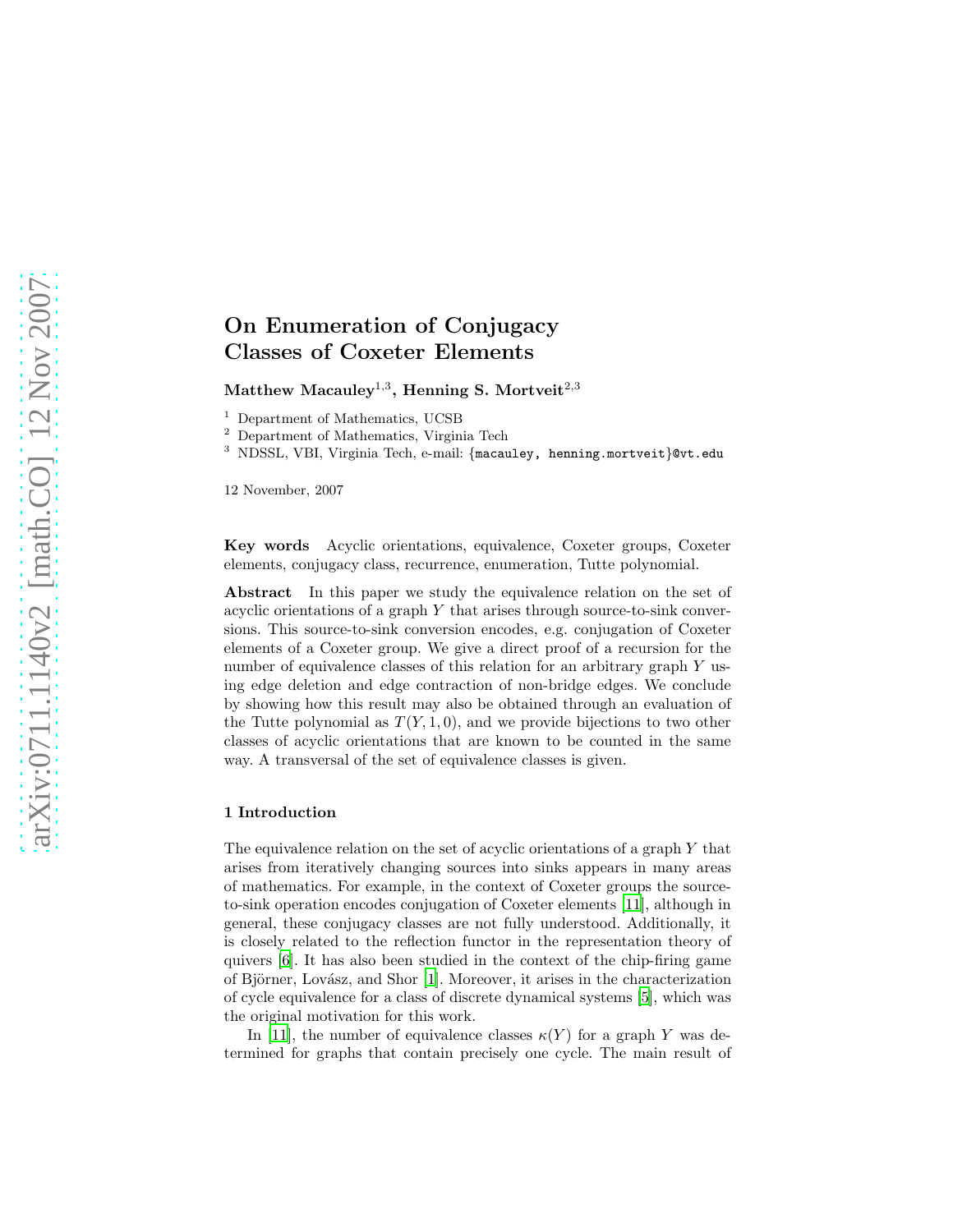this paper is a novel proof for  $\kappa(Y)$  for arbitrary graphs in the form of a recurrence relation involving the edge deletion  $Y_e'$  and edge contraction  $Y_e''$ of a cycle-edge  $e$  in  $Y$ . It can be stated as follows.

<span id="page-2-1"></span>**Theorem 1** Let  $e$  be a cycle-edge of  $Y$ . Then

<span id="page-2-0"></span>
$$
\kappa(Y) = \kappa(Y'_e) + \kappa(Y''_e) \,. \tag{1}
$$

Our proof involves a careful consideration of what happens to the  $\kappa$ equivalence classes of  $Acyc(Y)$  as a cycle-edge e is deleted. This leads to the construction of the collapse graph of  $Y$  and  $e$ , which has vertex set the  $\kappa$ -classes of Acyc(Y). We show that there is a bijection from the set of connected components of this graph to the set of  $\kappa$ -equivalence classes of  $Acyc(Y'_e)$ . Moreover, we establish that there is a bijection from the edge set of the collapse graph to the set of  $\kappa$ -equivalence classes of  $Acyc(Y_e'')$ . From this and the fact that the collapse graph is a forest the recursion [\(1\)](#page-2-0) follows. Alternatively, the recursion can be derived through an observation made by Vic Reiner, see [\[7,](#page-9-4) Remark 5.5]: the number of equivalence classes of linear orderings under the operations of  $(i)$  transposition of successive, non-connected generators and  $(ii)$  cyclic shifts is counted by [\(1\)](#page-2-0). The bijection between Coxeter elements and acyclic orientations in [\[11](#page-9-0)] provides the connection to our setting. Even though the connection of this fact to the enumeration of conjugacy classes of Coxeter elements is straightforward, this does not appear in the literature. Our contribution is an independent and direct proof of this result by examining the acyclic orientations of the Coxeter graph. Additionally, our proof provides insight into the structure of the equivalence classes. We believe that the techniques involved may be useful in extending current results in Coxeter theory, in particular, some from [\[11](#page-9-0)].

Let Y be a finite undirected graph with vertex set  $v[Y] = \{1, 2, ..., n\}$ and edge set e[Y]. An orientation of Y is represented by a map  $O_Y$ : e[Y]  $\longrightarrow$  $v[Y] \times v[Y]$ , and the graph  $G(O_Y)$  is obtained from Y by orienting each edge as given by  $O_Y$ . We will use  $O_Y$  and  $G(O_Y)$  interchangeably when no ambiguity can arise. An orientation  $O_Y$  is acyclic if  $G(O_Y)$  has no directed cycles. The set of acyclic orientations of Y is denoted  $Acyc(Y)$ , and we set  $\alpha(Y) = |A\text{cyc}(Y)|$ , which can be computed through the well-known recursion relation

$$
\alpha(Y) = \alpha(Y'_e) + \alpha(Y''_e) \tag{2}
$$

As above,  $Y'_e$  and  $Y''_e$  are the graphs obtained from Y by deletion and contraction of a fixed edge  $e$ , respectively. It is known that there is a bijection between  $Acyc(Y)$  and the set of Coxeter elements of Coxeter group whose Coxeter graph is  $Y$  [\[4](#page-9-5), [10\]](#page-9-6). There is also a bijection between  $Acyc(Y)$  and the set of chambers of the graphic hyperplane arrangement  $\mathcal{H}(Y)$  [\[8\]](#page-9-7).

If v is a source of an acyclic orientation  $O_Y$  with degree  $\geq 1$ , then reversing the orientation of all the edges incident to v maps  $O<sub>Y</sub>$  to a new orientation of  $Y$ , which is also acyclic. This is called a *source-to-sink* operation, or a *click*. We define the equivalence relation  $\sim_{\kappa}$  on the set of acyclic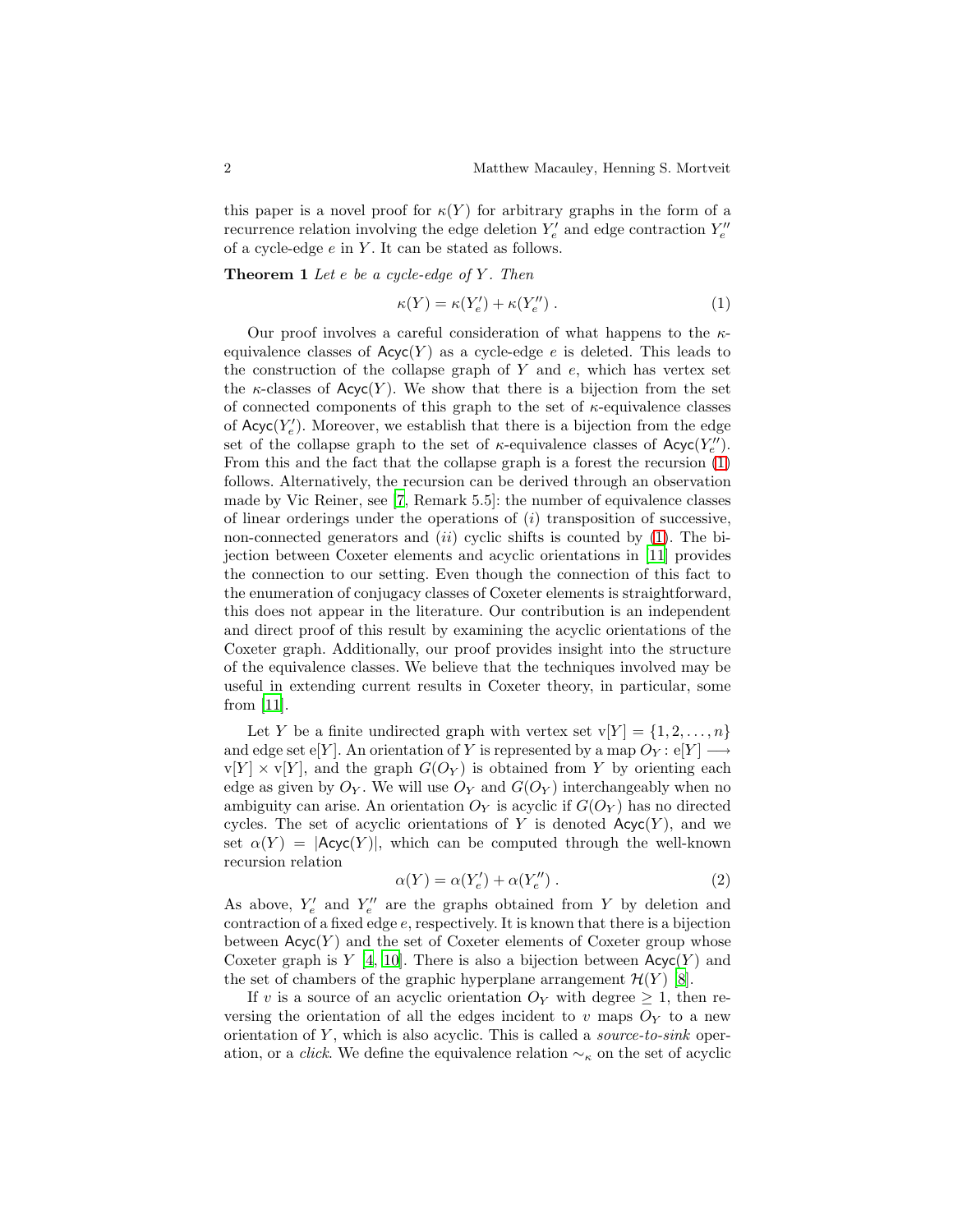orientations for a fixed graph Y by  $O_Y \sim_{\kappa} O'_Y$  if there is a sequence of source-to-sink operations that maps  $O_Y$  to  $O'_Y$ . Two such orientations are said to be *click-equivalent*, or  $\kappa$ -equivalent. We set  $\kappa(Y) = |\text{Acyc}(Y)/\sim_{\kappa}|$ .

The set of linear orders on  $v[Y]$  can be represented by the set of permutations of v[Y], which we denote as  $S_Y$ . We write  $[\pi]_Y$  for the set of linear orders compatible with the acyclic orientation  $O<sub>Y</sub>$  induced by  $\pi$ . There is a bijection between  $\{[\pi]_Y \mid \pi \in S_Y\}$  and  $\text{Acyc}(Y)$ , see, e.g. [\[9](#page-9-8)]. Let  $\pi$  be the permutation representation of a linear order compatible with  $O<sub>Y</sub>$ . Note that mapping  $\pi = (\pi_1, \pi_2, \ldots, \pi_n)$  to  $\pi' = (\pi_2, \ldots, \pi_n, \pi_1)$  corresponds to converting  $\pi_1$  from a source to a sink in  $O_Y$ . In general, two distinct acyclic orientations  $O_Y$  and  $O'_Y$  are  $\kappa$ -equivalent if and only if there exists  $\pi$  compatible with  $O_Y$  and  $\pi'$  compatible with  $O'_Y$  such that  $\pi'$  can be obtained from  $\pi$  by (i) cyclic shifts and (ii) transpositions of consecutive elements that are not connected in  $Y$ . For a given Coxeter group  $W$  with generators  $S = \{s_i\}_{i=1}^n$  and Coxeter graph Y there is a similar mapping from  $S_Y$  into the set of Coxeter elements  $C(W)$ , and a bijection from  $C(W)$  to  $Acyc(Y)$ , see [\[10](#page-9-6)]. Thus, an acyclic orientation represents a unique Coxeter element, and a source-to-sink operation corresponds to conjugating that element by a particular generator. Therefore,  $\kappa(Y)$  is an upper bound for the number of conjugacy classes of Coxeter elements in a Coxeter group whose Coxeter graph is  $Y$ , and this bound is known to be sharp in certain cases [\[11](#page-9-0)]. A simple induction argument shows that if Y is a tree, then  $\kappa(Y) = 1$ , and thus all Coxeter elements in a finite Coxeter group are conjugate [\[4\]](#page-9-5). In [\[11](#page-9-0)], the author shows that if Y contains a single cycle of length n, then  $\kappa(Y) = n-1$ . This becomes a straightforward corollary of Theorem [1.](#page-2-1) The recurrence of Theorem [1](#page-2-1) appears in several areas of mathematics, and corresponds to the evaluation of the Tutte polynomial at  $(1, 0)$ , which we describe in Section [4.](#page-7-0)

#### 2 Preliminary Results

<span id="page-3-1"></span>We begin our study of  $\kappa(Y)$  by making the following simple observation recorded without proof.

**Proposition 1** Let Y be the disjoint union of undirected graphs  $Y_1$  and  $Y_2$ . Then

$$
\kappa(Y) = \kappa(Y_1)\kappa(Y_2) \tag{3}
$$

In light of this, we may assume that  $Y$  is connected when computing  $\kappa(Y)$ . An edge of Y that is not contained in any simple cycle of Y is a bridge, otherwise it is a cycle-edge. The graph obtained from Y by deletion of all bridges is the cycle graph of Y and it is denoted  $Cycle(Y)$ . Alternatively, an edge  $e$  of a connected graph Y is a bridge if the deletion of  $e$  disconnects Y. Bridges do not contribute to  $\kappa(Y)$  as shown in the following proposition.

<span id="page-3-2"></span>**Proposition 2** Let Y be an undirected and graph, and let  $e = \{v, w\}$  be a bridge of Y, connecting the disjoint subgraphs  $Y_1$  and  $Y_2$ . Then one has the relation

<span id="page-3-0"></span>
$$
\kappa(Y) = \kappa(Y_1)\kappa(Y_2) \tag{4}
$$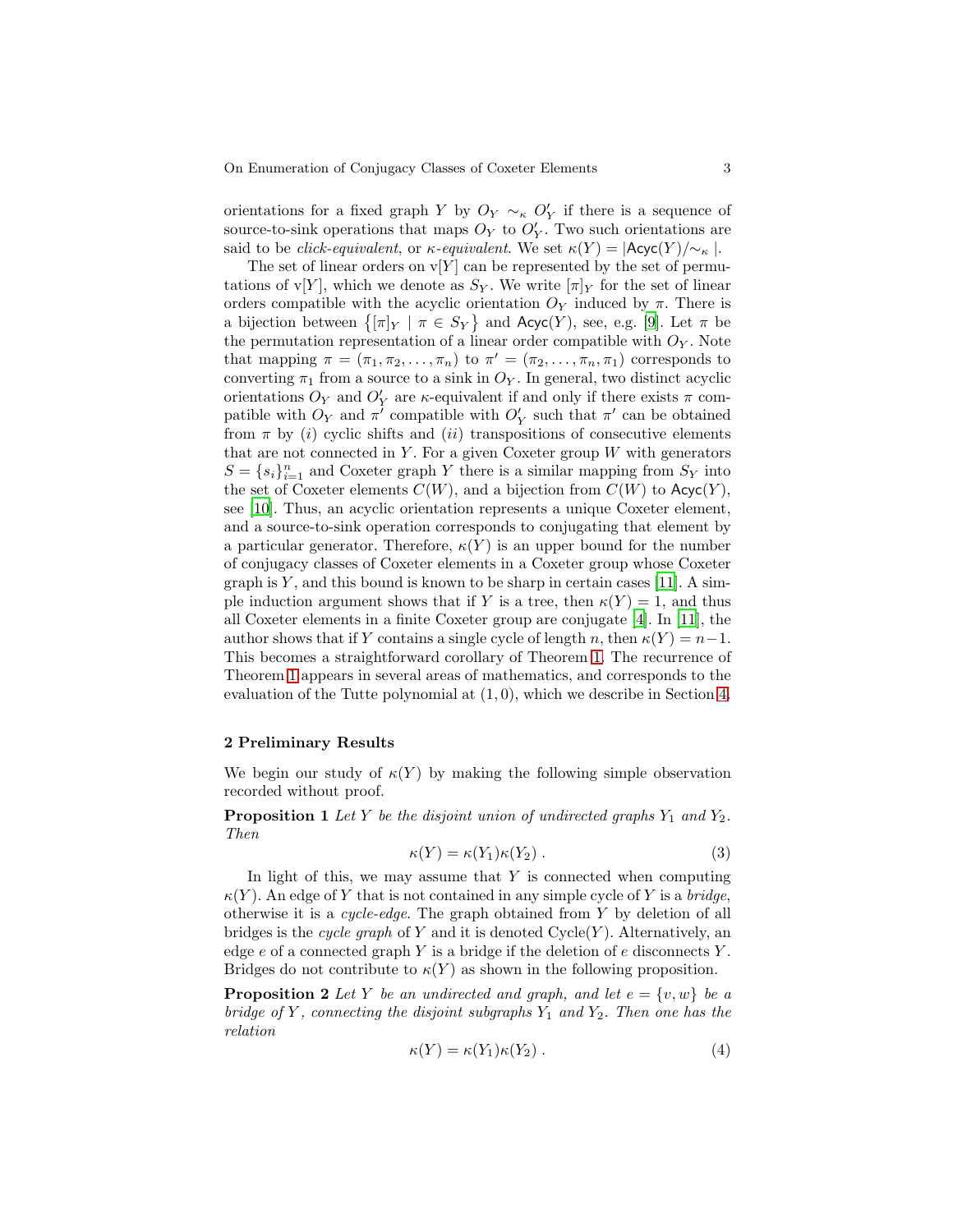*Proof* Each pair of acyclic orientations  $O_{Y_1} \in \text{Acyc}(Y_1)$  and  $O_{Y_2} \in \text{Acyc}(Y_2)$ extends to exactly two acyclic orientations of Y by  $O_Y = (O_{Y_1}, (v, w), O_{Y_2})$ and  $O'_Y = (O_{Y_1}, (w, v), O_{Y_2})$  defined in the obvious way. Clearly, every acyclic orientation of  $Y$  is also of one of these forms. Moreover, any click sequence for  $O'_{Y}$  that contains each vertex of  $Y_2$  exactly once and contains no vertices of  $Y_1$  maps  $O'_Y$  to  $O_Y$ . Hence  $O_Y$  and  $O'_Y$  are click-equivalent. It follows that  $O_Y, O'_Y \in \text{Acyc}(Y)$  are click-equivalent if and only their corresponding acyclic orientations over  $Y_1$  and  $Y_2$  are click-equivalent, and the equality [\(4\)](#page-3-0) now follows from Proposition [1.](#page-3-1) ⊓⊔

Proposition [2](#page-3-2) gives us the immediate corollary.

**Corollary 1** For any undirected graph Y we have  $\kappa(Y) = \kappa(\text{Cycle}(Y))$ . In particular, if Y is a forest then  $\kappa(Y) = 1$ .

We remark that the first part of this corollary is proven in [\[11\]](#page-9-0) for the special case where  $Cycle(Y)$  is a circle. The second part is well-known (see, e.g.  $[4]$ ).

Let  $P = (v_1, v_2, \ldots, v_k)$  be a (possibly closed) simple path in Y. The map

<span id="page-4-0"></span>
$$
\nu_P: \text{Acyc}(Y) \longrightarrow \mathbb{Z} \tag{5}
$$

evaluated at  $O_Y$  is the number of edges of the form  $\{v_i, v_{i+1}\}$  in Y oriented as  $(v_i, v_{i+1})$  in  $O_Y$  (positive edges) minus the number of edges oriented as  $(v_{i+1}, v_i)$  in  $O_Y$  (negative edges).

**Lemma 1** Let  $P$  be a simple closed path in the undirected graph  $Y$ . The map  $\nu_P$  extends to a map  $\nu_P^*$ : Acyc $(Y)/\!\!\sim_{\kappa}\longrightarrow \mathbb{Z}$ .

*Proof* Let  $c(O_Y) = O'_Y$  where  $c = c_v$  is a click of a single vertex v. If v is not an element of P then clearly  $\nu_P(O_Y) = \nu_P(O'_Y)$ . On the other hand, if  $v$  is contained in  $P$  then  $c$  maps one positive edge into a negative edge and vice versa. The general case follows by induction on the length of the click sequence. ⊓⊔

Lemma [1](#page-4-0) will be used extensively in the proof of the main result in the next section.

#### 3 Proof of the Main Theorem

From Proposition [2](#page-3-2) it is clear that for the computation of  $\kappa(Y)$  all bridges may be omitted. We now turn our attention to the role played by cycle-edges in determining  $\kappa(Y)$  and to the proof of the recursion relation

$$
\kappa(Y) = \kappa(Y_e') + \kappa(Y_e'')
$$
\n(6)

of Theorem [1](#page-2-1) valid for any cycle-edge e of Y. We set  $e = \{v, w\}$  in the following.

First, define  $\iota_1$ :  $\mathsf{Acyc}(Y''_e) \longrightarrow \mathsf{Acyc}(Y)$  as the map that sends  $O_{Y''} \in$ Acyc $(Y''_e)$  to  $O_Y \in \text{Acyc}(Y)$  for which  $O_Y(e) = (v, w)$  and for which all other edge orientations are inherited. The map  $\iota_2$ :  $\operatorname{Acyc}(Y''_e) \longrightarrow \operatorname{Acyc}(Y)$ is defined analogously, but orients  $e$  as  $(w, v)$ .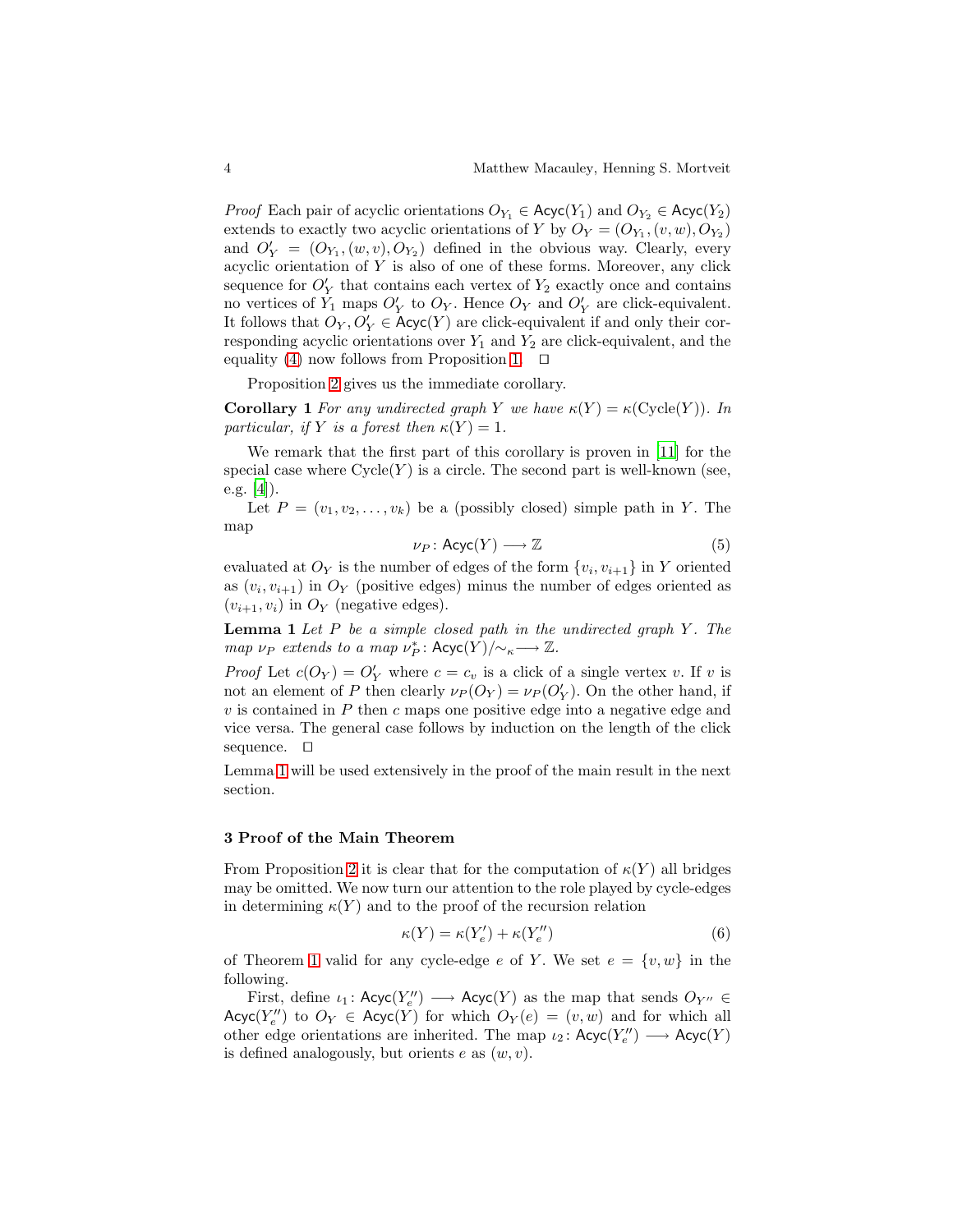On Enumeration of Conjugacy Classes of Coxeter Elements 5

**Proposition 3** The maps  $\iota_{1,2}$ :  $Acyc(Y''_e) \longrightarrow Acyc(Y)$  extend to well-defined maps

$$
\iota_{1,2}^* \colon \mathsf{Acyc}(Y''_e)/{\sim_\kappa} \longrightarrow \mathsf{Acyc}(Y)/{\sim_\kappa} \quad . \eqno(7)
$$

*Proof* For  $\phi \in \{t_1, t_2\}$  and for any click-sequence c of  $O_{Y''} \in \text{Acyc}(Y'')$  we have the commutative diagram

$$
O_{Y''} \xrightarrow{c} O'_{Y''}
$$
  
\n
$$
\phi \downarrow \qquad \qquad \downarrow \phi
$$
  
\n
$$
O_Y \xrightarrow{c'} O'_Y
$$
  
\n
$$
(8)
$$

where the click-sequence  $c'$  over Y is constructed from the click-sequence  $c$ over  $Y''$  by insertion of w after (resp. before) every occurrence of v in c for  $\iota_1$  (resp.  $\iota_2$ ). □

<span id="page-5-0"></span>**Proposition 4** Let e be a cycle-edge. For any  $[O_{Y''}] \in \text{Acyc}(Y'')$  we have  $\iota_1^*([O_{Y''}]) \neq \iota_2^*([O_{Y''}]).$ 

*Proof* Let  $P$  be any simple closed path containing  $e$  and oriented so as to include  $(v, w)$ . From the definition of  $\iota_1$  and  $\iota_2$  we conclude that  $\nu_P(\iota_1(O_{Y''})) =$  $\nu_P(\iota_2(O_{Y''}) + 2$ , and the proposition follows by Lemma [1.](#page-4-0)

**Proposition 5** The maps  $\iota_{1,2}^*$  are injections.

*Proof* We prove the statement for  $\iota_1^*$ . The proof for  $\iota_2^*$  is analogous. Assume  $[O_{Y''}] \not\sim_{\kappa} [O'_{Y''}]$  both map to  $[O_Y]$  under  $\iota_1^*$ . By construction, any elements  $O_{Y''}$  and  $O'_{Y''}$  of the respective *κ*-classes have  $i_1$ -images with *e* oriented as  $(v, w)$ . Moreover, for any image point of  $\iota_1$  there is no directed path from v to w of length  $\geq 2$ , and there is no directed path from w to v. We may also assume that v is a source in both  $O_{Y''}$  and  $O'_{Y''}$ . From this it is clear that v and w belong to successive layers in the acyclic orientations  $O_Y$  and  $O'_Y$ .

Let c be a click-sequence taking  $\iota_1(O_{Y''})$  to  $\iota_1(O'_{Y''})$ . Again by construction, we may assume that any occurrence of  $v$  in  $c$  is immediately followed by  $w$ . This follows since  $v$  and  $w$  have to occur equally many times in  $c$ , and from the fact that  $v$  and  $w$  belong to successive layers in  $O_Y$  and  $O'_Y$ . If v and w were not consecutive in c it could only be because c is of the form  $c = \ldots v v_1 \ldots v_k w_1 \ldots w_r w \ldots$  where the  $v_i$ 's belong to the same layer as  $v$  and the  $w_i$ 's belong to the same layer as  $w$ . A layer is in particular an independent set, and it is clear that the sequence  $c' = \ldots v_1 \ldots v_k v w w_1 \ldots v_r \ldots$  obtained from c by changing the order of v and w also maps  $O_Y$  to  $O'_Y$ .

The click-sequence  $c''$  obtained from  $c'$  by deleting every occurrence of w is a click-sequence mapping  $O_{Y''}$  to  $O'_{Y''}$ , which contradicts the assumption that  $[O_{Y''}] \not\sim_{\kappa} [O_{Y''}]'.$ 

<span id="page-5-1"></span>Consequently, any  $\kappa$ -class  $[O_Y]$  contains at most one set of the form  $\iota_1([O_{Y''}])$ , and at most one set of the form  $\iota_2([O_{Y''}])$ .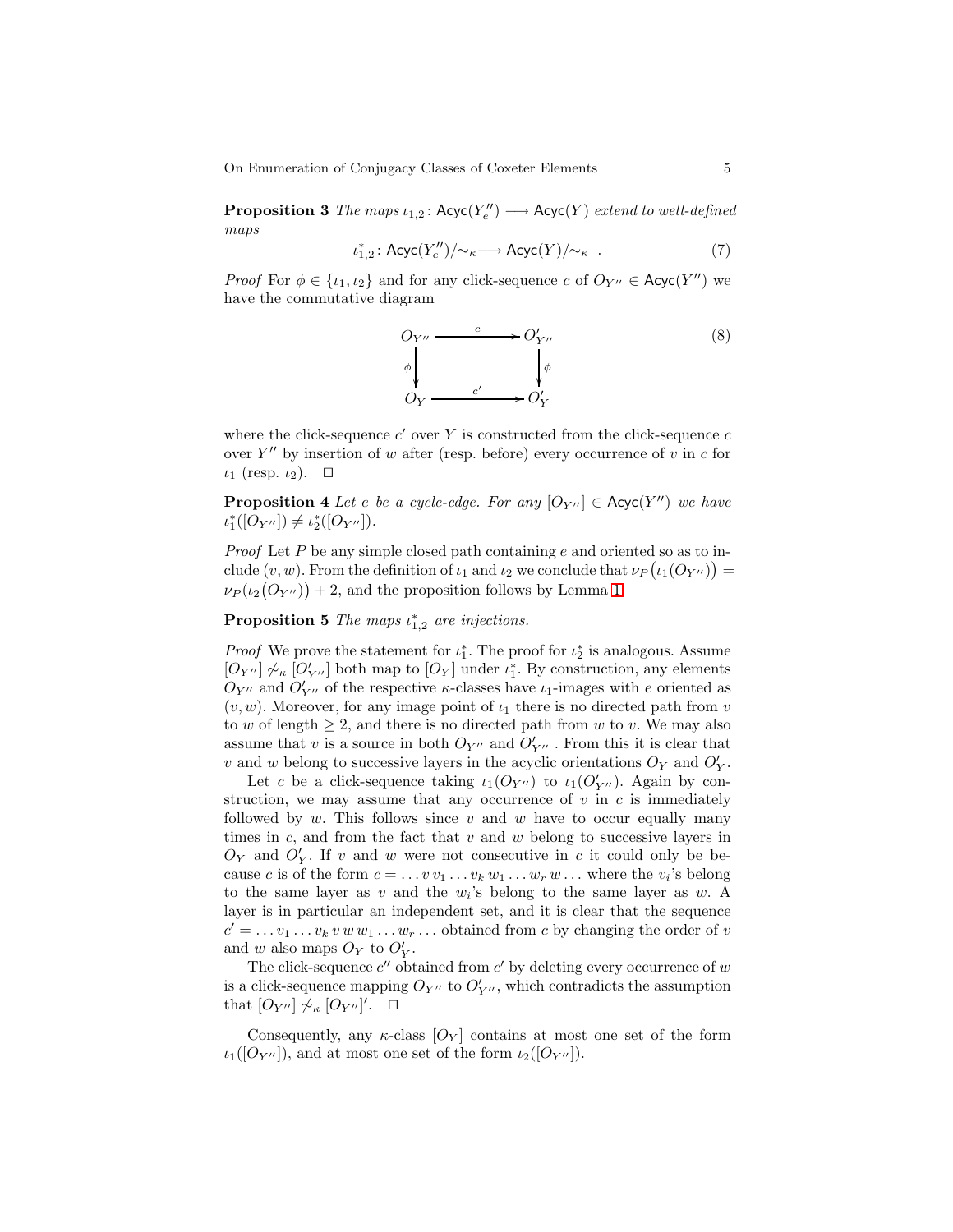**Proposition 6** Let  $e$  be a cycle-edge of the undirected graph  $Y$ . For each pair of distinct  $\kappa$ -classes  $[O_Y]$  and  $[O_Y]'$  there is at most one  $\kappa$ -class  $[O_{Y''}]$ such that  $\{ \iota_1^*([O_{Y''}]), \iota_2^*([O_{Y''}]) \} = \{ [O_Y], [O_Y]'\}.$ 

Proof Assume this is not not the case, and that there in fact is another class  $[O_{Y''}]'$  with the same property. Since both maps  $\iota_{1,2}^*$  are injective it then follows (up to relabeling) that  $\iota_1^*([\mathcal{O}_{Y''}]) = \iota_2^*([\mathcal{O}_{Y''}]') = [\mathcal{O}_Y]$  and  $\iota_1^*([O_{Y''}]') = \iota_2^*([O_{Y''}]) = [O_Y]'.$  By the same argument as in the proof of Proposition [4](#page-5-0) it follows using  $[O_{Y''}]$  that  $\nu^*_{P}([O_Y]) = \nu^*_{P}([O_Y]) + 2$ . On the other hand, by using  $[O_{Y''}]'$  if follows that that  $\nu^*_{P}([O_Y]') = \nu^*_{P}([O_Y]) + 2$ , which is impossible. ⊓⊔

<span id="page-6-0"></span>**Definition 1** Let  $e$  be a cycle-edge of the undirected graph Y. The collapse graph  $\mathfrak{C}_e(Y)$  of Y and e is the graph with vertex set  $\mathsf{Acyc}(Y)/\sim_\kappa$  and edge  $set \{ \{i_1^*([O_{Y''}]), i_2^*([O_{Y''}])\} | [O_{Y''}] \in \text{Acyc}(Y'')/\sim_{\kappa} \}.$ 

Note that by Proposition [6,](#page-5-1) the graph  $\mathfrak{C}_e(Y)$  is simple, and by Proposition [4,](#page-5-0) it has no singleton edges (i.e. self-loops).

A line graph on k vertices has vertex set  $\{1, 2, \ldots, k\}$  and edges  $\{i, i+1\}$ for  $1 \leq i \leq k-1$ .

**Proposition 7** Let e be a cycle-edge of the undirected graph  $Y$ . The collapse graph  $\mathfrak{C}_e(Y)$  is isomorphic to a disjoint collection of line graphs.

Proof By Definition [1](#page-6-0) and the remark following it, each vertex in the collapse graph has degree  $\leq 2$ . Thus it is sufficient to show that  $\mathfrak{C}_e(Y)$  contains no cycles. By the now familiar argument using  $\nu_P$  for some path containing e, two adjacent  $\kappa$ -classes in  $\mathfrak{C}_e(Y)$  differ in their  $\nu^*$ -values by precisely 2. Assume  $\mathfrak{C}_e(Y)$  contains the subgraph (up to relabeling)

<span id="page-6-1"></span>
$$
A'' \t\t A'' \t\t A \t\t A''
$$
  
\n
$$
\iota_1^*(A_1) \t\t \iota_2^*(A_1) = \iota_1^*(A_2) \t\t \iota_2^*(A_2)
$$
 (9)

for unique *κ*-classes  $A_{1,2} \in \text{Acyc}(Y'')/\sim_{\kappa}$ . Clearly  $\nu^*_{P}(A'') = \nu^*_{P}(A) + 2$  and  $\nu_P^*(A') = \nu_P^*(A) - 2$ . We now have the following situation: (i) the  $\nu^*$ -values of adjacent vertices in  $\mathfrak{C}_e(Y)$  differ by precisely 2, and *(ii)* the value of  $\nu*$  increases by 2 across each edge in the A''-direction relative to A and decreases by 2 across each edge in the  $A'$ -direction relative to  $A$ . If the subgraph in [\(9\)](#page-6-1) was a part of cycle of length  $\geq 3$  in  $\mathfrak{C}_e(Y)$ , then by (ii) there must be some pair of adjacent vertices for which  $\nu^*$  differs by at least 4. But this is impossible by  $(i)$ , hence  $\mathfrak{C}_e(Y)$  contains no cycles and the proof is complete. ⊓⊔

<span id="page-6-2"></span>**Proposition 8** Let e be a cycle-edge of the undirected graph Y. Then  $\kappa$ classes on the same connected component in  $\mathfrak{C}_e(Y)$  are contained in the same  $\kappa$ -class in Acyc $(Y')/\sim_{\kappa}$ .

*Proof* It is sufficient to show this for adjacent vertices in  $\mathfrak{C}_e(Y)$  – the general result follows by induction. Clearly,  $O_Y \sim_k O'_Y$  implies  $O_{Y'} \sim_k O'_{Y'}$ . Adjacent vertices in  $\mathfrak{C}_e(Y)$  contain elements that only differ in their orientations of e and hence become  $\kappa$ -equivalent upon deletion of e. The proof follows.  $\Box$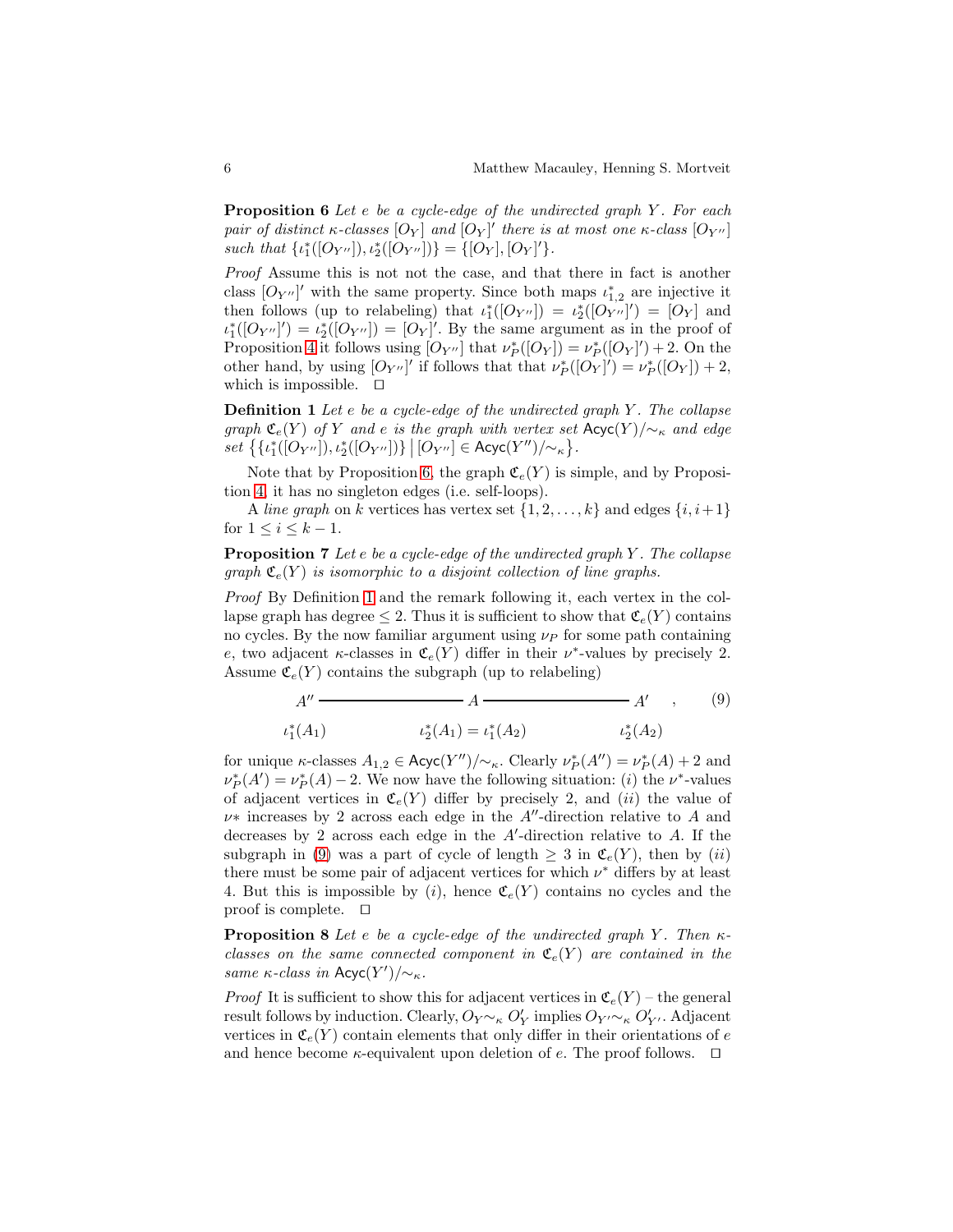<span id="page-7-1"></span>**Proposition 9** There is a bijection between the connected components in  $\mathfrak{C}_e(Y)$  and  $\mathsf{Acyc}(Y'_e)/\!\!\sim_{\kappa}$ .

*Proof* Let  $n_c$  denote the number of connected components of  $\mathfrak{C}_e(Y)$ . By Proposition [8](#page-6-2) if  $[O_Y]$  and  $[O'_Y]$  are connected in  $\mathfrak{C}_e(Y)$  then both classes are contained in the same  $\kappa$ -class over Y', and thus  $n_c \leq \kappa(Y')$ .

It is clear that a  $\kappa$ -class contains all acyclic orientations for which there are representative permutations that are related by a sequence of adjacent transpositions of non-connected vertices in  $Y$  and cyclic shifts. Upon deletion of the cycle-edge  $e$  the adjacent transposition of the endpoints of  $e$ becomes permissible, and thus two distinct  $\kappa$ -classes in Y containing acyclic orientations that only differ on e are contained within the same  $\kappa$ -class over Y'. By reference to the underlying permutations, it follows that two  $\kappa$ classes in Y are contained within the same  $\kappa$ -class in Y' if and only if there is a sequence of  $\kappa$ -classes in Y where consecutive elements in the sequence contain acyclic orientations that differ precisely on e. By the definition of  $\mathfrak{C}_{e}(Y)$  it follows that all  $\kappa$ -classes over Y that merge to be contained within one  $\kappa$ -class in Y' upon deletion of  $e$  are contained within the same connected component of  $\mathfrak{C}_e(Y)$ , and thus  $n_c \geq \kappa(Y')$ .  $\Box$ 

*Proof (Theorem [1\)](#page-2-1)* Upon deletion of e in Y two or more  $\kappa$ -classes over Y may merge to be contained with the same  $\kappa$ -class over Y'. By Proposition [9](#page-7-1) the number of  $\kappa$ -classes over Y' equals the number of connected components in  $\mathfrak{C}_e(Y)$ . If a connected component in  $\mathfrak{C}_e(Y)$  contains m distinct  $\kappa$ -classes of Y then by Proposition [6](#page-5-1) there are  $m-1$  unique corresponding  $\kappa$ -classes over Y''. Thus for each component of  $\mathfrak{C}_e(Y)$  we have a relation precisely of the form [\(1\)](#page-2-0) for the  $\kappa$ -classes involved. The theorem now follows.  $\Box$ 

#### <span id="page-7-0"></span>4 Related Enumeration Problems

In this section we relate the problem of computing  $\kappa(Y) = |{\sf Acyc}(Y)/{\sim}^k|$  to two other enumeration problems where the same recurrence holds. We will show how these problems are equivalent, and additionally, how they all can be computed through an evaluation of the Tutte polynomial. As a corollary we obtain a transversal of  $Acyc(Y)/\sim_{\kappa}$ .

In [\[2](#page-9-9)] the notion of *cut-equivalence* of acyclic orientations is studied. Recall that a  $cut$  of a graph Y is a partition of the vertex set into two classes v[Y] =  $V_1 \sqcup V_2$ , and where [V<sub>1</sub>, V<sub>2</sub>] is the set of (cut-)edges between  $V_1$  and  $V_2$ . A cut of a directed graph of the form  $G(O_Y)$ , which we simply refer to as a cut of  $O_Y$ , is *oriented* with respect to  $O_Y$  if the edges of  $[V_1, V_2]$ are all directed from  $V_1$  to  $V_2$ , or are all directed from  $V_2$  to  $V_1$ .

**Definition 2** Two acyclic orientations  $O_Y$  and  $O'_Y$  are cut-equivalent if the set  $\{e \in v[Y] \mid O_Y(e) \neq O'_Y(e)\}$  is (i) empty or is (ii) an oriented cut with respect to either  $\overrightarrow{O_Y}$  or  $\overrightarrow{O_Y}$ .

The study of cut-equivalence in [\[2](#page-9-9)] was done outside the setting of Coxeter theory, and here we provide the connection.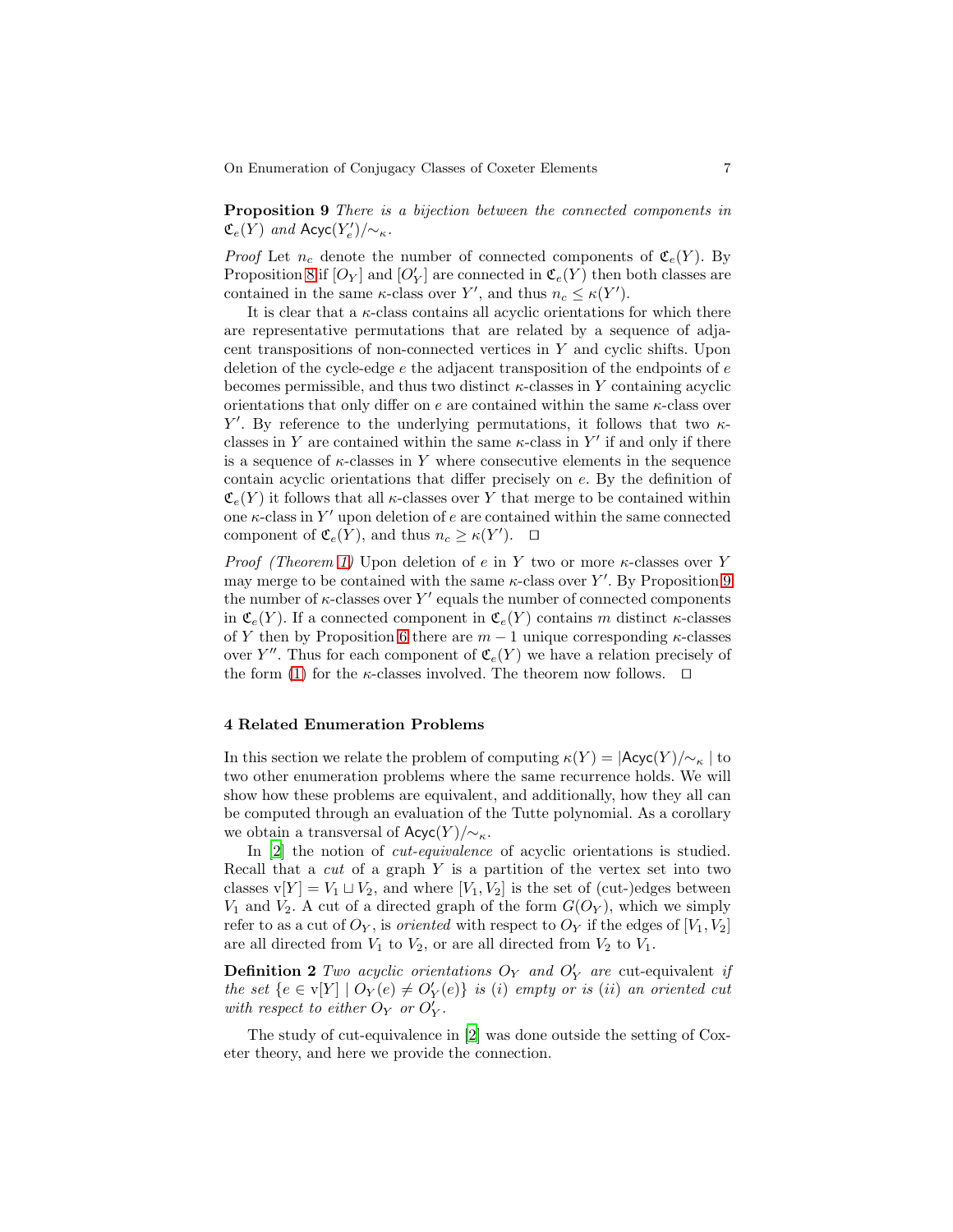**Proposition 10** Two acyclic orientations of Y are  $\kappa$ -equivalent if and only if they are cut-equivalent.

*Proof* Suppose distinct elements  $O_Y$  and  $O'_Y$  in  $Acyc(Y)$  are cut-equivalent, and without loss of generality, that all edges of  $[V_1, V_2]$  are oriented from  $V_1$ to  $V_2$  in  $O_Y$ . A click-sequence containing each vertex of  $V_1$  precisely once maps  $O_Y$  to  $O'_Y$ , thus  $O_Y \sim_{\kappa} O'_Y$ .

Conversely, suppose that  $O_Y' \sim_{\kappa} O_Y'$ , where  $O_Y'$  is obtained from  $O_Y$  by a click-sequence containing a single vertex v. Then  $O_Y$  and  $O'_Y$  are cutequivalent, with the partition being  $\{v\} \sqcup v[Y] \setminus \{v\}.$  □

Obviously, the recurrence relation in [\(1\)](#page-2-0) holds for the enumeration of both cut-equivalence and  $\kappa$ -equivalence classes.

Definition 3 The Tutte polynomial of an undirected graph Y is defined as follows. If Y has b bridges,  $\ell$  loops, and no cycle-edges, then  $T(Y, x, y) =$  $x^by^{\ell}$ . If e is a cycle-edge of Y, then

$$
T(Y, x, y) = T(Y'_e, x, y) + T(Y''_e, x, y) .
$$

We remark that it is well-known that the number of acyclic orientations of a graph Y can be evaluated as  $\alpha(Y) = T(Y, 2, 0)$ . It was shown in [\[2](#page-9-9)] that the number of cut-equivalence classes can be computed through an evaluation of the Tutte polynomial as  $T(Y, 1, 0)$ , and thus  $\kappa(Y) = T(Y, 1, 0)$ .

It is known that  $T(Y, 1, 0)$  counts several other quantities, some of which can be found in [\[3\]](#page-9-10). One of these is  $|Acyc_v(Y)|$ , the number of acyclic orientations of  $Y$  where a fixed vertex  $v$  is the unique source. As the next result shows, there is a bijection between  $\mathsf{Acyc}(Y)/{\sim_{\kappa}}$  and  $\mathsf{Acyc}_v(Y)$ .

<span id="page-8-0"></span>**Proposition 11** Let Y be a connected graph Y. For any fixed  $v \in V[Y]$  there is a bijection

$$
\phi_v \colon \mathsf{Acyc}(Y)/\!\!\sim_{\kappa} \longrightarrow \mathsf{Acyc}_v(Y) \ .
$$

*Proof* Since  $\kappa(Y) = |\text{Acyc}(Y)/\sim_{\kappa}| = T(Y, 1, 0) = |\text{Acyc}_{v}(Y)|$  it is sufficient to show that that there is a surjection  $\beta_v$ : Acyc $(Y)/{\sim_{\kappa}} \longrightarrow$  Acyc<sub>v</sub> $(Y)$ . Let  $A \in \text{Acyc}(Y)/\sim_{\kappa}$ , let  $O_Y \in A$ , and let c be a maximal length click-sequence not containing the vertex  $v$ . This click-sequence is finite since  $Y$  is connected. The orientation  $c(O_Y)$  has v as a unique source, since otherwise c would not be maximal, and the proof is complete. ⊓⊔

From Proposition [11](#page-8-0) we immediately obtain:

**Corollary 2** For any vertex v of Y the set  $\text{Acyc}_v(Y)$  is a transversal of  $Acyc(Y)/\sim_{\kappa}$ .

In light of the results in this section, the recurrence in [\(1\)](#page-2-0) may also be proven by showing that the map  $\beta_v$  is injective. However, our proof offers insight into the structure of the  $\kappa$ -classes, and it is our hope that this may lead to new techniques for studying conjugacy classes of Coxeter groups.